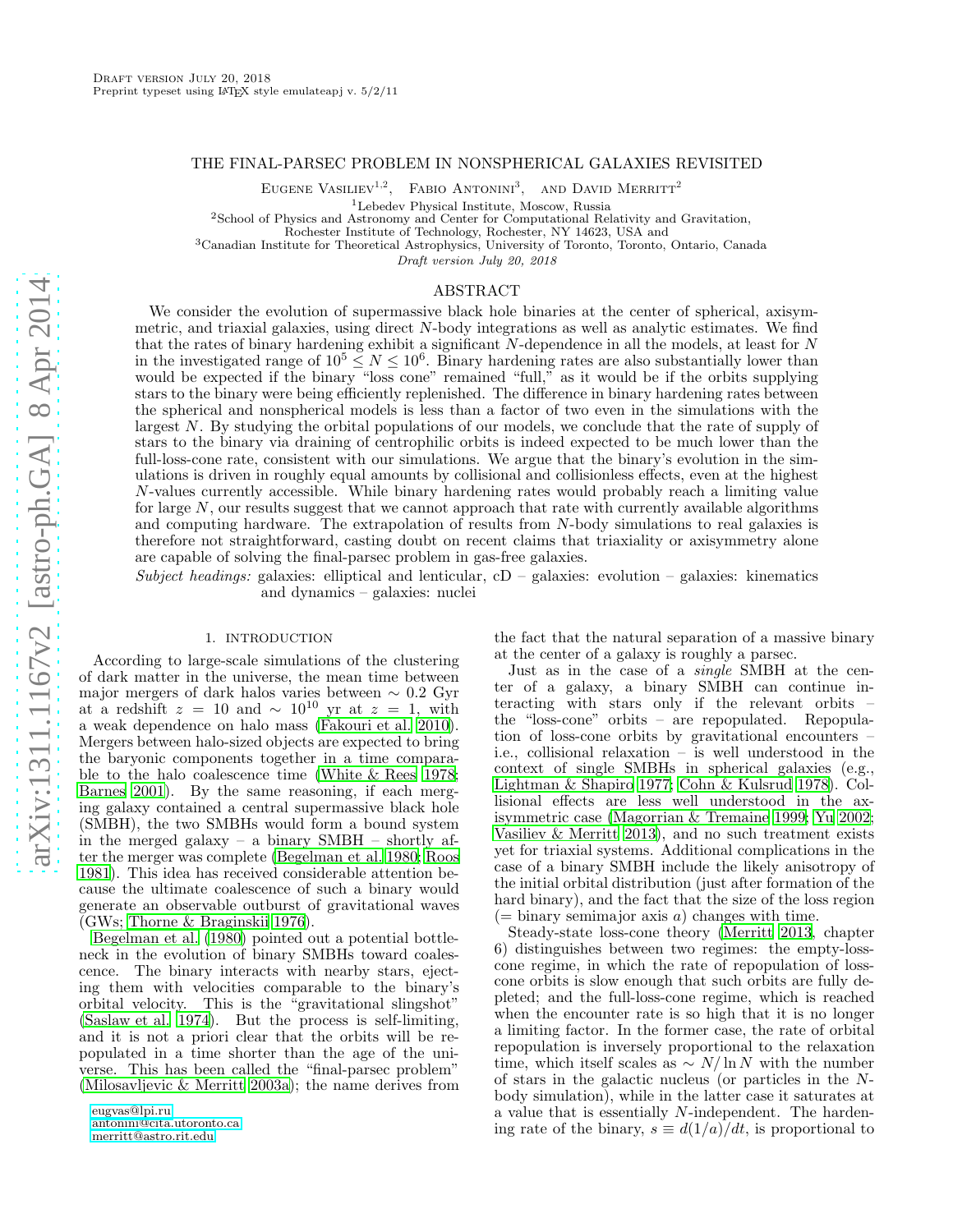the rate of repopulation of loss-cone orbits. Early Nbody simulations of galaxies containing binary SMBHs adopted rather small  $N$ -values (Quinlan  $&$  Hernquist [1997;](#page-8-14) Milosavljević & Merritt 2001; [Hemsendorf et al.](#page-8-16) [2002\)](#page-8-16) and were essentially in the full-loss-cone regime, showing little or no dependence of s on N. More recent studies have verified that  $s$  drops with  $N$  for sufficiently high N [\(Makino & Funato 2004;](#page-8-17) [Berczik et al.](#page-8-18) [2005;](#page-8-18) [Merritt et al. 2007\)](#page-8-19), as expected when approaching the empty-loss-cone regime. Approximate Fokker– Planck models of binary evolution in spherical galaxies (Milosavljević & Merritt 2003b; [Merritt et al. 2007\)](#page-8-19) also predict that the hardening rate of the binary should scale approximately as  $N^{-1}$  for large N.

Even in the absence of gravitational encounters, stars can continue to be supplied to the central binary if their orbital angular momenta are modified by torques from the nonspherical galaxy. This "collisionless" mode of loss-cone repopulation is essentially independent of the number of stars (in a galaxy of given size and mass) and can in principle provide stars to the central binary at high enough rates to ensure coalescence in a Hubble time [\(Merritt & Poon 2004;](#page-8-21) [Holley-Bockelmann & Sigurdsson 2006\)](#page-8-22). Some recent Nbody simulations of galaxy mergers suggest in fact that the rates of binary evolution depend on  $N$  weakly, if at all, a result that the authors have attributed to the nonspherical shapes of the merged galaxies [\(Khan et al.](#page-8-23) [2011;](#page-8-23) [Preto et al. 2011\)](#page-8-24). However, other interpretations are possible for these intriguing results, due to the complex interplay between collisional and collisionless mechanisms. For instance, the size of the loss region, from which orbits can be driven into the loss cone via *collision*less effects, is much larger in nonspherical systems than in spherical ones, hence, it can be more readily repopulated by collisional relaxation. Considerations like these suggest that it might be difficult to design an N-body simulation in which collisional effects would be truly negligible, as they are expected to be in many real galaxies.

In this paper we carry out direct N-body integrations of binary evolution in spherical, axisymmetric, and triaxial galaxies, constructed initially as equilibrium models. We do not simulate the galaxy merger process, and in this sense, our initial conditions can be considered less realistic than in some of the studies cited above. On the other hand, our method lends itself to a more rigorous comparison between binary evolution rates in galaxies with different geometries. We also carry out a much more detailed analysis of the orbital families in our models, and of the connection between orbital types and the binary evolution rates seen in the simulations.

### 2. NUMERICAL SIMULATIONS

# 2.1. Model construction

We considered three series of galaxy models having the same radial density profile but different degrees of asymmetry: spherical  $(S)$ , oblate axisymmetric  $(A)$ , and triaxial (T). The mass distributions were given in each case by a generalization of the [Hernquist \(1990](#page-8-25)) brokenpower-law model:

$$
\rho(r) = \frac{M_{\text{total}}}{2\pi abc} \frac{1}{\tilde{r} (1+\tilde{r})^3},
$$
\n
$$
\tilde{r}^2 \equiv \left(\frac{x}{a}\right)^2 + \left(\frac{y}{b}\right)^2 + \left(\frac{z}{c}\right)^2.
$$
\n(1)

Axis ratios for the nonspherical models were  $a : b :$  $c = 1:1:0.8$  (A) or  $1:0.9:0.8$  (T). We adopt units such that  $abc = M_{total} = 1$ . The potential of a central point mass,  $-GM_{\text{bin}}/r$ , representing the massive binary was added to the self-consistent potential of the stars; we consider a single value for  $M_{\text{bin}} = 10^{-2}$ , which is typical of previous studies. This is somewhat larger than the typical ratio  $\sim 10^{-3}$  of SMBH mass to galaxy mass (e.g. [Marconi & Hunt 2003](#page-8-26)); however, since most stars that interact with the binary come from radii smaller than the scale radius of the model, restricting our consideration to the central parts of a galaxy is not likely to strongly affect the results. The distribution function for the spherical models was created using Eddington's inversion formula [\(Merritt 2013,](#page-8-13) Equation (3.47)), which gives the unique, isotropic  $f(E)$  corresponding to a specified potential and density. The nonspherical {A, T} models were constructed by [Schwarzschild \(1979\)](#page-8-27) orbit superposition method, using the publically available SMILE software [\(Vasiliev 2013\)](#page-8-28) and  $10^5$  orbits. The nonspherical models are intrinsically anisotropic in velocity space, but we imposed "maximal isotropy" by requiring the velocity dispersion in the radial direction to equal one-half the sum of the velocity dispersions in the two transverse directions (no additional constraint was placed on the latter).

Monte Carlo realizations of each model were constructed for values of N in the range  $8 \times 10^3 \leq N \leq 10^6$ . We created several, independent realizations for each N (four for  $N \le 125K$ , two for  $N = 250K$  and 500K, one for  $N = 1000K$ ) because simulations with small N exhibit considerable scatter in the rate of evolution (e.g., [Merritt et al. 2007](#page-8-19)). Unless otherwise specified, data plotted in the figures consist of values averaged over the multiple realizations.

We then replaced the single massive particle by two SMBH particles each of mass  $M_{\text{bin}}/2 = 5 \times 10^{-3}$  located symmetrically about the origin at  $x = \pm 0.1$  (as in [Merritt et al. 2007\)](#page-8-19). The initial separation was slightly larger than the radius of influence  $r<sub>m</sub>$ , defined as the radius containing a stellar mass equal to  $2M_{\text{bin}}$ ; initially  $r_{\rm m} \approx 0.15$  and  $r_{\rm m}$  increases to about 0.2 as the central density drops. The initial velocities of the SMBH particles were set to 0.31 in model units, corresponding to a circular orbit in the  $x-y$  plane. In the course of the evolution, the eccentricity of the binary was found to remain low for  $N > 10^5$ , although it became somewhat larger for smaller  $N$ , with a large scatter between realizations; the average eccentricity was  $\approx 0.2 (N/10^5)^{-1/2}$ .

We might also have placed just one SMBH particle at the origin and allowed the other to spiral in, or placed the two SMBHs symmetrically into an equilibrium model created without a central mass. We experimented with these and other configurations but found that the choice of initial placement affected only the initial stage of evolution, not the behavior at the hard binary stage.

We verified that the models so constructed were in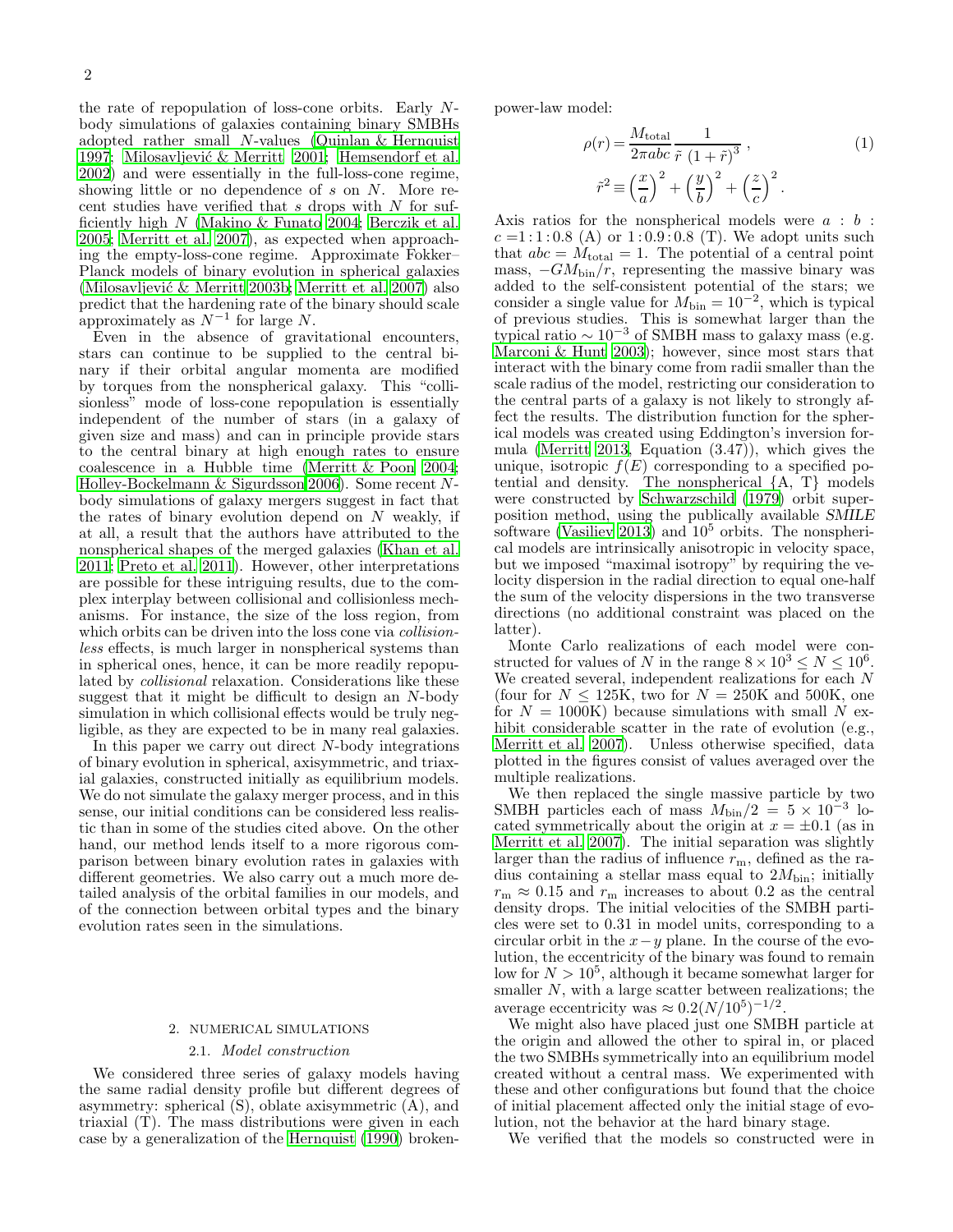equilibrium by following their evolution for 20 time units (with a single central point mass) using the N-body code described below. No discernible evolution of the density profile or the model shapes was observed.

### 2.2. Parameters of the N-body integrations

We used the direct N-body integrator  $\phi$ GRAPEch [\(Harfst et al. 2008\)](#page-8-29) to follow the evolution of the massive binary. This code combines hardware-accelerated computation of pairwise interparticle forces (using the Sapporo library [\(Gaburov et al. 2009](#page-8-30)), which emulates the GRAPE interface utilizing GPU boards) with a highaccuracy chain regularization algorithm to follow the dynamical interactions of field stars with the two SMBH particles. The chain radius was set to  $4 \times 10^{-3}$  length units. In the present implementation, there could be only one chain which necessarily includes the first SMBH particle. Hence, in the early stages of evolution close approaches of field stars with the second SMBH particle were not regularized, which in principle might have led to the accumulation of errors; nevertheless, the relative error in total energy was typically  $\sim 10^{-4}$  for the accuracy parameter  $\eta = 0.01$  and even much smaller in the later stages of evolution  $(t \geq 30 - 40)$  time units), when both SMBHs were included in the chain.

We used zero softening for interactions in the chain and set a very small softening length  $\epsilon = 10^{-6}$  outside the chain to prevent energy errors at the early integration stages. This is a much smaller softening length than the values typically used in other studies, and also much smaller than the distance of strong deflection for encounters between field stars; hence, we are guaranteed not to change the effective value of the Coulomb logarithm or the rate of relaxation. We checked this by repeating some simulations with  $\epsilon = 0$  at the late stages and verifying that there was no substantial difference in the binary hardening rate. Our experiments indicated that a larger value of softening length  $(\epsilon \geq 10^{-5})$  decreases the hardening rate and reduces the difference between simulations with different  $N$ , as well as between S, A, and T models.

### 2.3. Results

The models were evolved for 100 time units, with the final value of the binary semimajor axis, a, reaching  $a \lesssim$  $(1-2.5) \times 10^{-3}$  length units depending on N and on model type (Figure [1\)](#page-3-0). The elapsed time until formation of a "hard binary,"  $a \leq a_{\text{hard}}$ , was roughly  $t = 20$ ; we define  $a_{\text{hard}}$  in the standard way as

$$
a_{\text{hard}} \equiv \frac{\mu}{M_{\text{bin}}} \frac{r_{\text{m}}}{4} , \quad \mu \equiv \frac{M_1 M_2}{M_1 + M_2} \tag{2}
$$

[\(Merritt 2013,](#page-8-13) Equation  $(8.71)$ ), with  $\mu$  the reduced mass of the binary. For our models,  $a_{\text{hard}} = r_{\text{m}}/16 \approx 10^{-2}$ .

Formation of the hard binary was accompanied by a substantial change in the density profile and in the distribution of particle energies in the models. Roughly speaking, the original  $\rho \sim r^{-1}$  cusp was replaced by a shallower,  $\rho \sim r^{-1/2}$  density profile inside  $r_{\rm m}$ , corresponding to a mass deficit (Milosavljević et al.  $2002$ ) of order  $M_{\text{bin}}$ . The change in the energy distribution was more dramatic; almost no particles remained for energies  $|E| \gtrsim |\Phi_0| \approx 0.8$ , where  $\Phi_0$  is the depth of the potential

well due to the stars alone. In other words, there are almost no particles left that would be bound to the massive binary. In the course of subsequent evolution, the density profile and distribution function changed only modestly, the changes being spread over a much wider range of radii. Figure [2](#page-3-1) shows that the axis ratios of the models at the hard binary stage, determined iteratively from the tensor of inertia of N-body snapshots [\(Katz 1991](#page-8-32)), were quite close to their values at  $t = 0$ . In other words, the binary has not destroyed the large-scale flattening or triaxiality, despite introducing some changes within the influence radius.

For  $t \ge 30$ , the binary hardening rate  $s \equiv d(1/a)/dt$ was observed to be almost unchanging in each simulation. The hardening rate was computed as the slope of the inverse semimajor axis plotted as a function of time, calculated for several overlapping intervals of 20 time units on the interval  $30 \leq t \leq 100$  and averaged to get an estimate of scatter. We also averaged the results over the different realizations with the same N, adding the scatter to the error bars. Figure [3,](#page-4-0) top panel, shows that for low  $N \leq 3 \times 10^4$  there is little difference between the three models and a weak dependence on N, consistent with earlier studies that also used small particle numbers [\(Quinlan & Hernquist 1997](#page-8-14); Milosavljević & Merritt 2001; [Chatterjee et al. 2003](#page-8-33)). For  $N \gtrsim 10^5$  the spherical model demonstrates a clear dependence of hardening rate on N, approximately as  $s \propto N^{-0.5}$ , again in agreement with earlier studies [\(Makino & Funato 2004](#page-8-17); [Berczik et al. 2005](#page-8-18)), and consistent with theoretical models of collisional loss-cone refilling [\(Merritt et al. 2007\)](#page-8-19).

Hardening rates in the nonspherical models A and T are somewhat larger than in the spherical model, and quite close to each other, the difference appearing only for the  $N = 10^6$  model. But – contrary to our initial expectations, based on the galaxy merger studies cited in Section  $1$  – the hardening rates still exhibit a clear  $N$ dependence at large N, suggesting a continued role for collisional orbital repopulation in these models.

### 3. ANALYSIS OF HARDENING RATES

### 3.1. Predictions from scattering experiments

To understand the binary evolution found in the simulations, we begin by considering the hardening rate due to the interaction between the binary and incoming stars in the N-body models. Following [Hills \(1983\)](#page-8-34), we define the dimensionless coefficient  $C$  describing the energy exchange in one interaction between a "field" star of mass  $m_{\star}$  and a massive binary:

$$
C \equiv \frac{M_{\text{bin}}}{2m_{\star}} \frac{\Delta E_{\text{bin}}}{E_{\text{bin}}}, \quad E_{\text{bin}} \equiv -\frac{GM_{\text{bin}}}{2a}.
$$
 (3)

The strength of an interaction can also be expressed in terms of the velocity at infinity,  $v$ , and impact parameter, b, of the incoming star. In the hard-binary limit,  $a \ll a_{\text{hard}}$ , the scattering outcome depends on a single dimensionless quantity

$$
\chi \equiv \frac{L}{L_{\text{bin}}}, \quad L \equiv bv, \ L_{\text{bin}} \equiv \sqrt{2GM_{\text{bin}}a} \ . \tag{4}
$$

 $\chi$  = 1 corresponds to a distance of closest approach of the field star to the binary's center of mass equal to  $a$ ,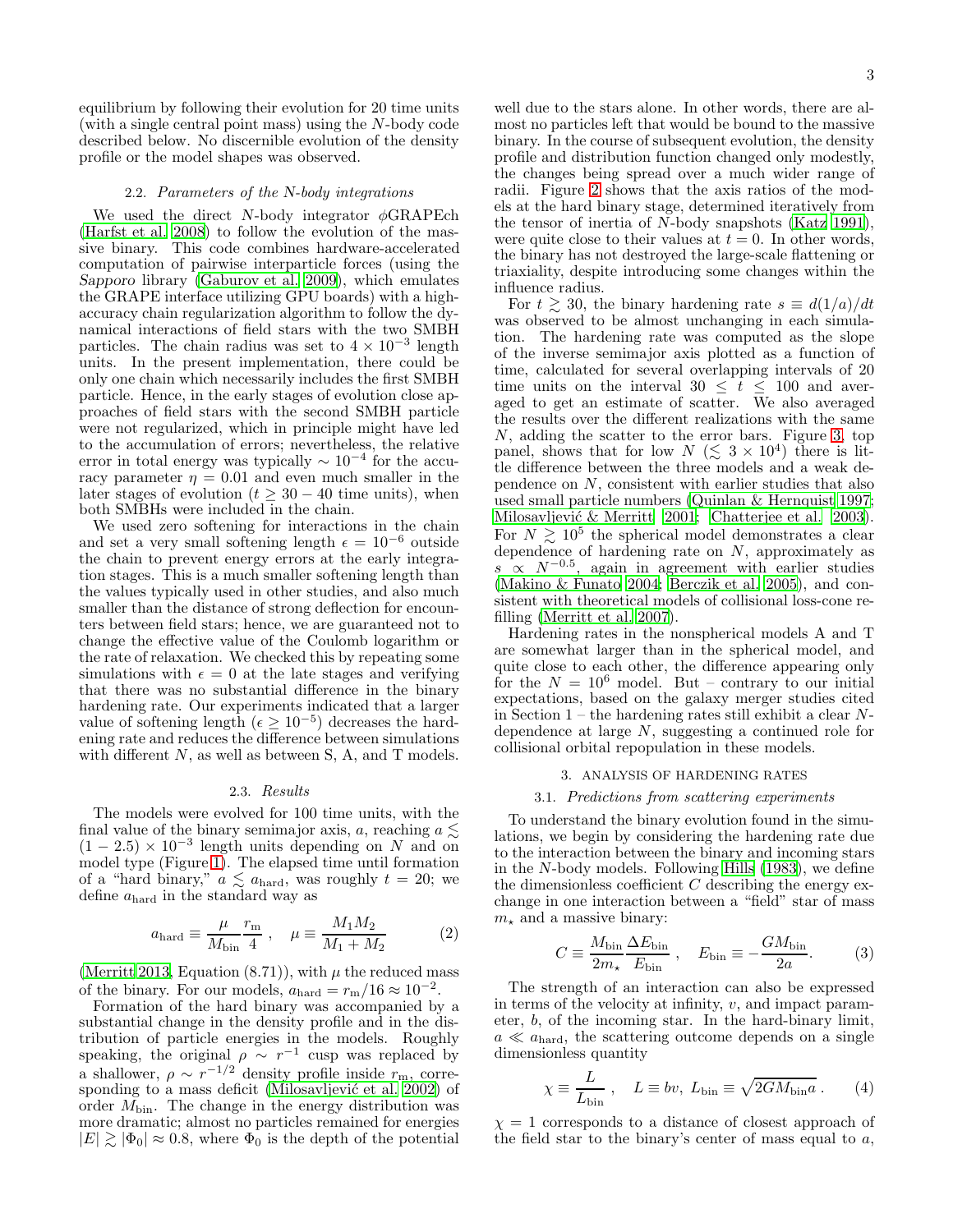

<span id="page-3-0"></span>FIG. 1.— Evolution of binary hardness,  $1/a$ , as a function of time, for three series of models: spherical (left), axisymmetric (middle), and triaxial (right). Different curves are for models with N varying from  $8 \times 10^3$  to  $10^6$  (from top to bottom), averaged over several realizations with the same  $N$ , as discussed in the text.



<span id="page-3-1"></span>FIG. 2.— Axis ratios of the triaxial model with  $N = 10^6$  as a function of radius: initially (red), after formation of a hard binary  $(t = 30, \text{green})$ , and still further into the evolution  $(t = 100, \text{blue})$ . The model remains triaxial and close to its original shape.

if the binary were replaced by a single point mass. We adopt the dependence of C on  $\chi$  displayed in Figure 1 of [Sesana et al. \(2006](#page-8-35)), which we find to be reasonably well approximated (for a circular, equal-mass binary) by

<span id="page-3-3"></span>
$$
C(\chi) \approx \begin{cases} 1.05 - 1.5\chi^2 + 21.67\chi^3 - 25\chi^4, & \chi < 0.6\\ 1.95[1 + 7(\chi - 0.6)]e^{-7(\chi - 0.6)}, & \chi \ge 0.6 \end{cases}
$$
(5)

We have ignored the dependence of the scattering cross section on the relative orientation of the binary's orbit and that of the incoming star. The change in binary hardness in one encounter is then given by

<span id="page-3-5"></span>
$$
\Delta\left(\frac{1}{a}\right) = \frac{2m_{\star}}{M_{\text{bin}}}C(\chi) \equiv \mathcal{H}(\chi) . \tag{6}
$$

Consider for the moment a model in which field stars are drawn from a homogeneous background with isotropically distributed velocities having a single magnitude v. Then the hardening rate is

<span id="page-3-2"></span>
$$
s \equiv \frac{d}{dt} \left( \frac{1}{a} \right) = \frac{\rho v}{m_{\star}} \int_0^{\infty} 2\pi b \, db \, \mathcal{H}(\chi) = \frac{G\rho}{v} H_0 \text{ , (7a)}
$$

$$
H_0 \equiv \int_0^{\infty} 8\pi \, C(\chi) \, \chi \, d\chi \text{ .}
$$
(7b)

Integrating Equation [\(7b\)](#page-3-2) using the expression [\(5\)](#page-3-3) for  $C(\chi)$  yields  $H_0 \approx 18.5$ , almost the same as the value given by [Quinlan \(1996\)](#page-8-36) in the hard-binary limit.

Next, we derive similar expressions for the hardening rate in the more realistic case where the distribution function of unbound stars has the form  $f(E, L)$ . We take into account that stars interact with the binary once per radial period  $T_{\text{rad}}$ , and that the number density of stars in  $\{E, L\}$  space is related to the phase-space mass density by  $dN = 8\pi^2 m_\star^{-1} T_{\text{rad}}(E, L) L f(E, L) dE dL$ . Then

$$
s = \int_{\Phi_0}^0 dE \int_0^{L_{\text{circ}}(E)} dL \, 8\pi^2 T_{\text{rad}} L \frac{f(E, L)}{m_{\star}} \frac{2m_{\star} C(L/L_{\text{bin}})}{M_{\text{bin}} \, a \, T_{\text{rad}}}
$$

$$
= 4\pi G \int_{\Phi_0}^0 dE \int_0^{L_{\text{circ}}/L_{\text{bin}}} f(E, \chi L_{\text{bin}}) \, 8\pi \chi C(\chi) d\chi. \tag{8}
$$

Here  $\Phi_0$  is the lowest energy of an orbit unbound to the central object (equal to the depth of potential well produced by the stars), and  $L_{\text{circ}}(E)$  is the angular momentum of a circular orbit of energy  $E$ , which is much larger than  $L_{\text{bin}}$  in the limit of a hard binary. If the distribution function is isotropic, the hardening rate is given simply by (e.g., [Merritt 2006,](#page-8-37) Equation 11)

<span id="page-3-4"></span>
$$
s_{\rm iso} = 4\pi G H_0 \int_{\Phi_0}^0 f(E) \, dE \,. \tag{9}
$$

In the spherical case, this is the rate expected for the "full-loss-cone" regime, in which the initially isotropic distribution of orbits in angular momentum remains fixed (i.e. the loss cone is repopulated efficiently enough that we can neglect its depletion). In the nonspherical case, the rate would be roughly the same if we keep the orbit population fixed, even though any individual particle may precess into and out of the loss cone due to regular changes of angular momentum in addition to random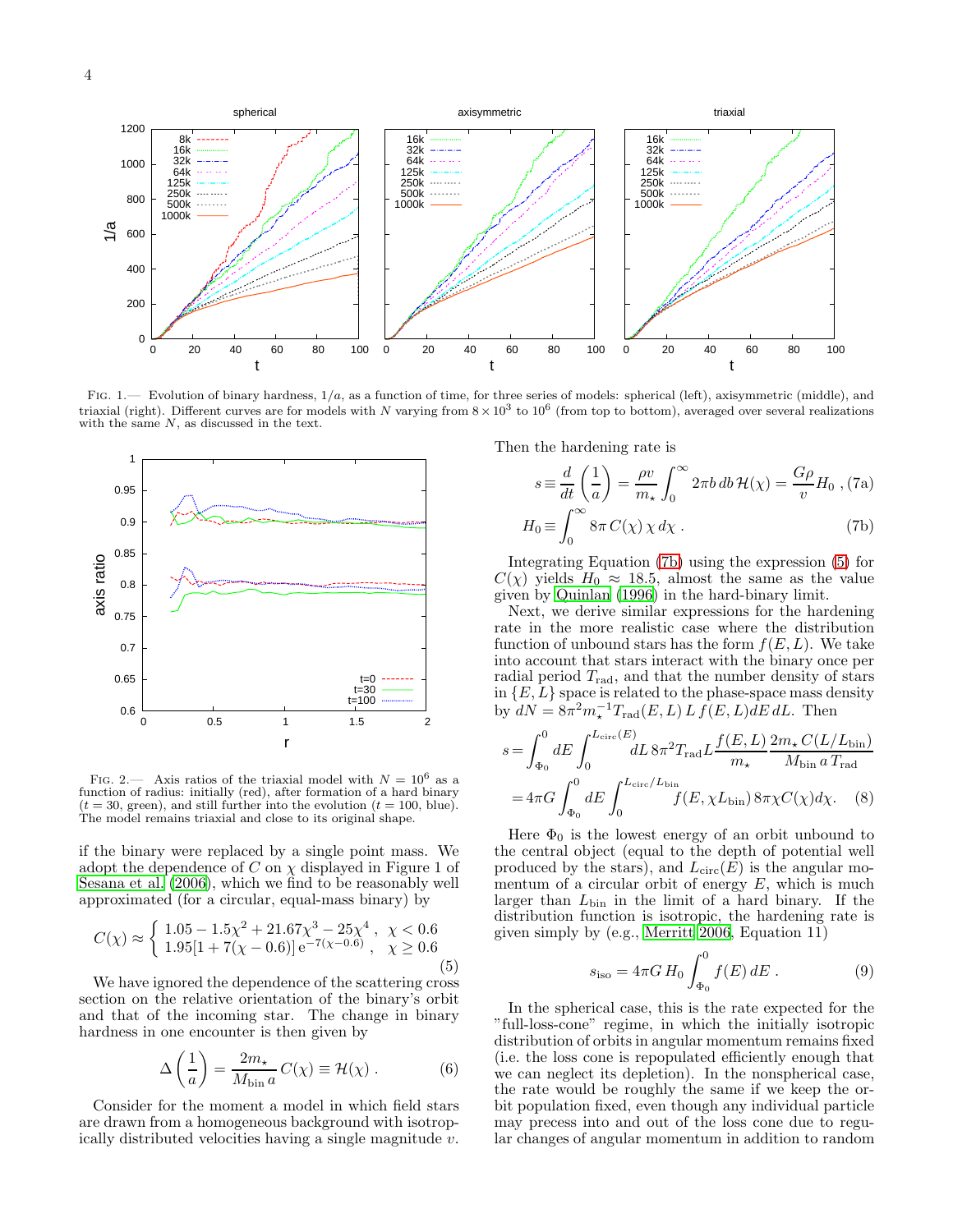

<span id="page-4-0"></span>FIG. 3.— Top panel: hardening rates  $s \equiv (d/dt) (1/a)$  as a function of N for three series of models (red, spherical; green, axisymmetric; blue, triaxial), measured on the interval  $30 \le t \le 100$ (at the hard binary stage). Error bars reflect the variance seen in different realizations of the same model. The hardening rate for a full loss cone of the binary  $s = 18 \pm 2$  is marked by the hatched region on the plot.

Bottom panel: hardening rates as a function of time for  $N = 10^6$ models (colors are the same as in the top panel). Filled symbols with horizontal error bars show the estimate of the slope of  $1/a(t)$  on the corresponding interval of time; dashed lines with open symbols show the estimates from the loss-cone population (Equation [10\)](#page-4-1) at corresponding moments of time. The two estimates agree quite well and have a rather moderate variation over time, with a weak tendency to decline.

perturbations. Alternatively, we could estimate the fullloss-cone hardening rate by taking the expression for the hardening rate in a homogeneous isothermal background,  $s = G \rho H / \sigma$ , with  $H \approx 15$  [\(Quinlan 1996;](#page-8-36) [Sesana et al.](#page-8-35) [2006\)](#page-8-35), and substituting the values of  $\sigma$  and  $\rho$  computed at the binary's radius of influence (say), which yields a similar number. For our models during the late stages of evolution ( $t \ge 30$ ), Equation [\(9\)](#page-3-4) yields  $s \approx 18 \pm 2$ , almost independent of  $N$  and geometry. This value is consistent with the hardening rates observed in our lowest- $N$  simulations (Figure [3\)](#page-4-0), but is several times higher than that



<span id="page-4-2"></span>Fig. 4.— Population of stars in the loss cone (with angular momenta  $L < L_{\text{bin}} \equiv \sqrt{2GM_{\text{bin}}a}$  at  $t = 30$   $(a = 1/250)$  as a function of energy. Solid lines: the actual snapshots of spherical (red), axisymmetric (green), and triaxial (blue) models with 10<sup>6</sup> particles; cyan dot-dashed line: population in an isotropic model with the same density profile (i.e., full loss cone); dashed magenta line: same in the original model (before the formation of a hard binary).

of the simulations with  $N = 10^6$ , for all three geometries: additional evidence that even our triaxial models are far from being in the full-loss-cone regime.

Another way to justify the conclusion just reached is by calculating s directly from the N-body discrete distribution function, by summing the contributions to energy exchange [\(6\)](#page-3-5) for each particle with angular momentum  $L_i$  during its orbital period  $T_{\text{rad},i}$ :

<span id="page-4-1"></span>
$$
s_{N-\text{body}} = \sum_{i=1}^{N} \frac{2m_i}{M_{\text{bin}} T_{\text{rad},i}} C(L_i/L_{\text{bin}}) \,. \tag{10}
$$

Computed in this way, the predicted hardening rates for all three series of models agree quite well with those measured in the simulations (Figure [3,](#page-4-0) bottom panel). We then artificially randomized the directions of the velocities of all the stars, leaving their magnitudes unchanged, thus creating an isotropic stellar system, which we integrated forward in time. (This was only done for a spherical system, since it would break the selfconsistency of the nonspherical ones). The measured hardening rate was found to briefly jump to the fullloss-cone value for 1–2 time units before returning to the previous value.

The degree of loss-cone depletion can be quantified by plotting the actual population of particles on loss-cone orbits as a function of energy and comparing it with the isotropic case. Figure [4](#page-4-2) shows that indeed the population of low angular momentum stars is much depleted compared with that of an isotropic model. For the S model, however, there is an *excess* of stars with low binding energies in the loss cone. These are the stars that have interacted once with the binary but that remained bound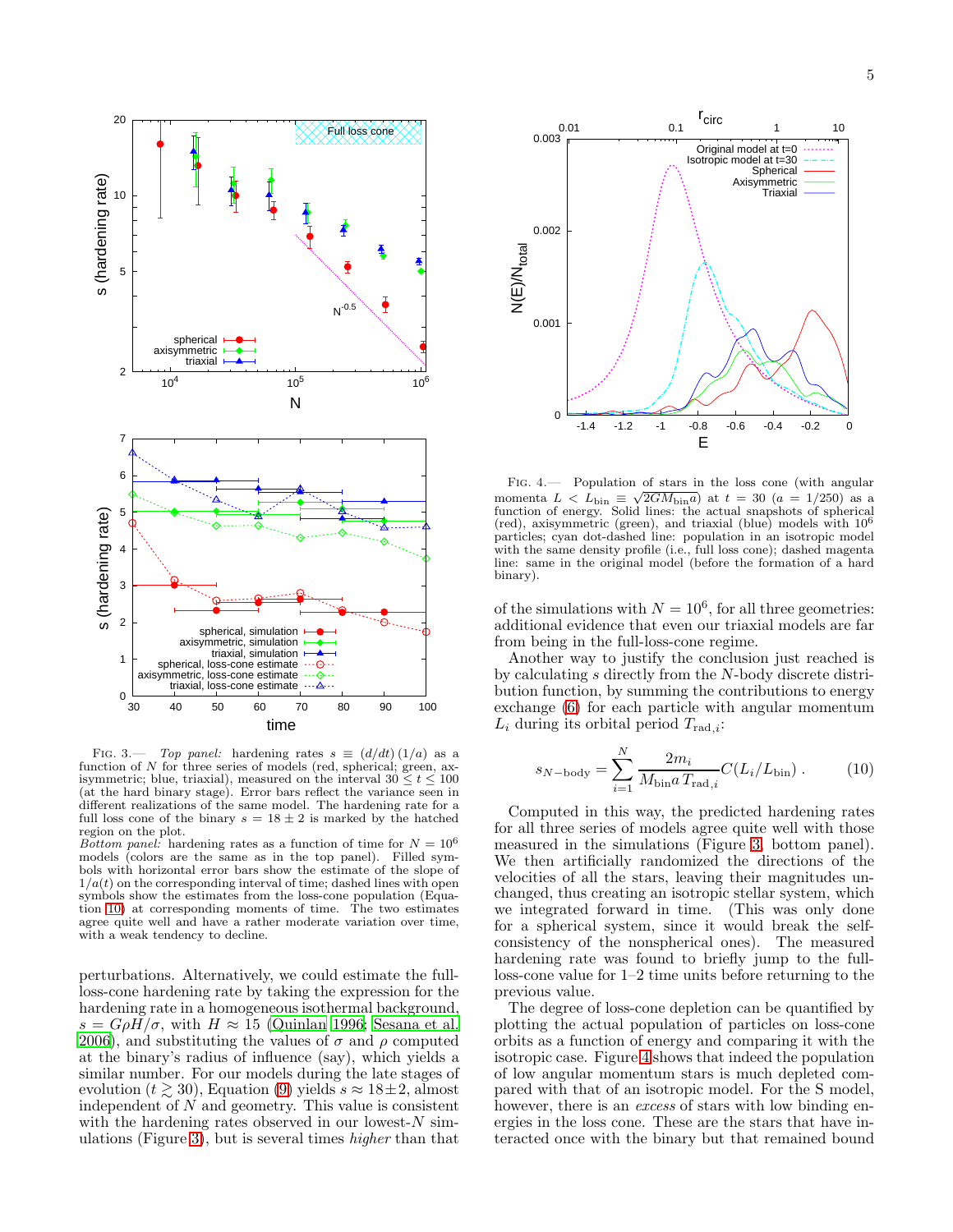by the galactic potential, making them candidates for the secondary slingshot process (Milosavljević & Merritt [2003b](#page-8-20)). Interestingly, those stars are absent in A and T models, presumably because angular momentum is not conserved and they precess away from the loss cone.

#### 3.2. Theoretical estimates

<span id="page-5-3"></span>The analysis presented above showed that there is only a moderate difference in the degree of loss-cone depletion between the S, A and T models. The goal of this section is to explain that result, and to show that for the present simulations, we would not expect to be able to reliably distinguish between collisional and collisionless loss-cone refilling processes.

For this purpose, we develop a simplified model of collisionless draining of the "loss region," defined as the region of phase space from which orbits of stars in a nonspherical potential are able to reach low enough angular momenta that they can interact with the binary. (By contrast, the "loss cone" is the subset of trajectories in the loss region that are destined to pass near the binary in a single radial period or less.) This treatment is similar to the orbital draining models considered by [Yu](#page-8-11) [\(2002\)](#page-8-11), [Merritt & Poon \(2004](#page-8-21)), [Merritt & Wang \(2005\)](#page-8-38), and [Sesana et al. \(2007\)](#page-8-39) for a binary black hole, or by [Vasiliev & Merritt \(2013\)](#page-8-12) for a single black hole in an axisymmetric galaxy, but is more realistic in that we: (1) use the actual orbit population of the N-body simulations; (2) take into account the movement of orbits into and out of the loss cone due to torquing by the meanfield potential; and (3) adopt a time-dependent size of the loss region around the central object.

First, we take a snapshot from the actual simulation at  $t = 30$ , when the initial stage of rapid evolution of the density profile has finished and a constant hardening rate of the binary has set in. We study the orbital population of the model by extracting a sample of  $10^5$ particles from the snapshot and evolving them in a fixed background potential corresponding to the same snapshot (plus one central point of mass  $M_{\text{bin}}$ ), but represented as a combination of smooth functions of radius times spherical harmonic functions of the angles  $(\theta, \phi)$ (up to  $l_{\text{max}} = 6$  in angular harmonics, keeping only triaxial or axisymmetric terms as appropriate; see [Vasiliev](#page-8-28) [\(2013\)](#page-8-28) for details). We then follow each orbit for 200  $T_{rad}(E)$ , which is long enough to build a meaningful distribution of values of the angular momentum at times of pericenter passage (see the Appendix for details). For a given orbit *i*, the probability of having  $L^2$  at pericenter below a certain value  $X$  is found to be well described by a linear function with slope  $S_i^{-1}$ :

<span id="page-5-0"></span>
$$
\mathcal{P}(L^2 < X) \approx \frac{X - L_{\min,i}}{\mathcal{S}_i} \,. \tag{11}
$$

A zero value of  $L_{\text{min},i}$  indicates a truly centrophilic orbit, which can only exist in a triaxial potential; however, all orbits with  $L_{\min,i} \lesssim L_{\text{bin}}$  are "useful" for loss-cone repopulation. The combined mass of these orbits is 6%  $(1.5\%)$  of the entire model for the T  $(A)$  case, i.e., substantially higher than the mass of the binary. We assume that values of  $L^2$  at subsequent pericenter passages are uncorrelated, which is reasonable given that most orbits of interest appear to be chaotic.

Next, we consider a time-dependent model for binary evolution that includes a depletion of orbits in the loss region. At each time step, we compute the instantaneous hardening rate according to Equation [\(10\)](#page-4-1), with  $C(L_i/L_{\text{bin}})$  for each particle being averaged over all possible values of angular momentum at pericenter, weighted with the probability distribution [\(11\)](#page-5-0):

<span id="page-5-1"></span>
$$
s(t) \equiv \frac{d}{dt} \left(\frac{1}{a}\right) = \sum_{i=1}^{N} \frac{2m_i(t)}{M_{\text{bin }a}(t) T_{\text{rad},i}} \int_0^1 d\mathcal{P} C(\chi(\mathcal{P})) =
$$

$$
= \sum_{i=1}^{N} \frac{G m_i(t)}{\pi \mathcal{S}_i T_{\text{rad},i}} H_i(t) , \qquad (12a)
$$

$$
H_i \equiv \int_{\chi_{\min}}^{\infty} 8\pi C(\chi) \chi \, d\chi \;, \quad \chi_{\min} \equiv \frac{L_{\min,i}}{L_{\text{bin}}(t)} \qquad (12b)
$$

The quantity  $H_i$  equals the constant  $H_0$  [\(7b\)](#page-3-2) for a centrophilic orbit  $(\chi_{\text{min}} = 0)$ , and tends to zero for orbits with  $L_{\min,i} \gtrsim 2L_{\min}$ .

Next we need to account for the decrease in the mass  $m_i$  associated with each orbit, since a star once scattered is assumed not to interact again with the binary. To account for this, we relate the evolution of a to the mass ejection rate, as described by a dimensionless coefficient

$$
J \equiv \frac{a}{M_{\text{bin}}} \frac{dM_{\text{ej}}}{da} \tag{13}
$$

[\(Quinlan 1996\)](#page-8-36), and write

$$
\frac{dM_{\rm ej}}{dt} = -\sum_{i=1}^{N} \frac{dm_i}{dt} = J M_{\rm bin} a s.
$$
 (14)

Identifying each term in this sum with the corresponding term in Equation [\(12\)](#page-5-1) allows us to write the equation for the time evolution of the  $m_i$ :

<span id="page-5-2"></span>
$$
\frac{dm_i}{dt} = -m_i \frac{GM_{\text{bin}}a(t) JH_i(t)}{\pi S_i T_{\text{rad},i}}\tag{15}
$$

This simplified treatment does not account for the variance in the outcome of scattering events with a given impact parameter, but is sufficient for the purposes of our estimate. The value of J is taken from [Sesana et al.](#page-8-35)  $(2006)$ ; it has little dependence on a and lies in the range 0.5–1 and we took the former value, which was also found in the N-body simulations of Milosavljević  $\&$  Merritt  $(2001)$ . A higher value of J would decrease the late-time hardening rate, as the orbits would be depleted faster. Equations [\(12\)](#page-5-1) and [\(15\)](#page-5-2), together with the initial conditions  $a(0) = a_{\text{init}}$ ,  $m_i(0) = 1/N$  and the coefficients  $L_{\min,i}$ ,  $S_i$ ,  $T_{\text{rad},i}$  derived from the orbit analysis, describe the time-dependent evolution of binary hardness in the presence of orbital draining due to non-conservation of angular momentum in a nonspherical background potential.

Figure [5](#page-6-0) shows the predicted evolution of  $1/a$  in models T and A starting at  $t = 30$  and  $1/a = 250$ , compared with the actual evolution of  $1/a$  in the simulations with  $N = 10^6$ . We also show, for the spherical model, the evolution rate expected for the full-loss-cone case and for the actual population of loss-cone orbits. Two results are apparent: (1) binary hardening rates predicted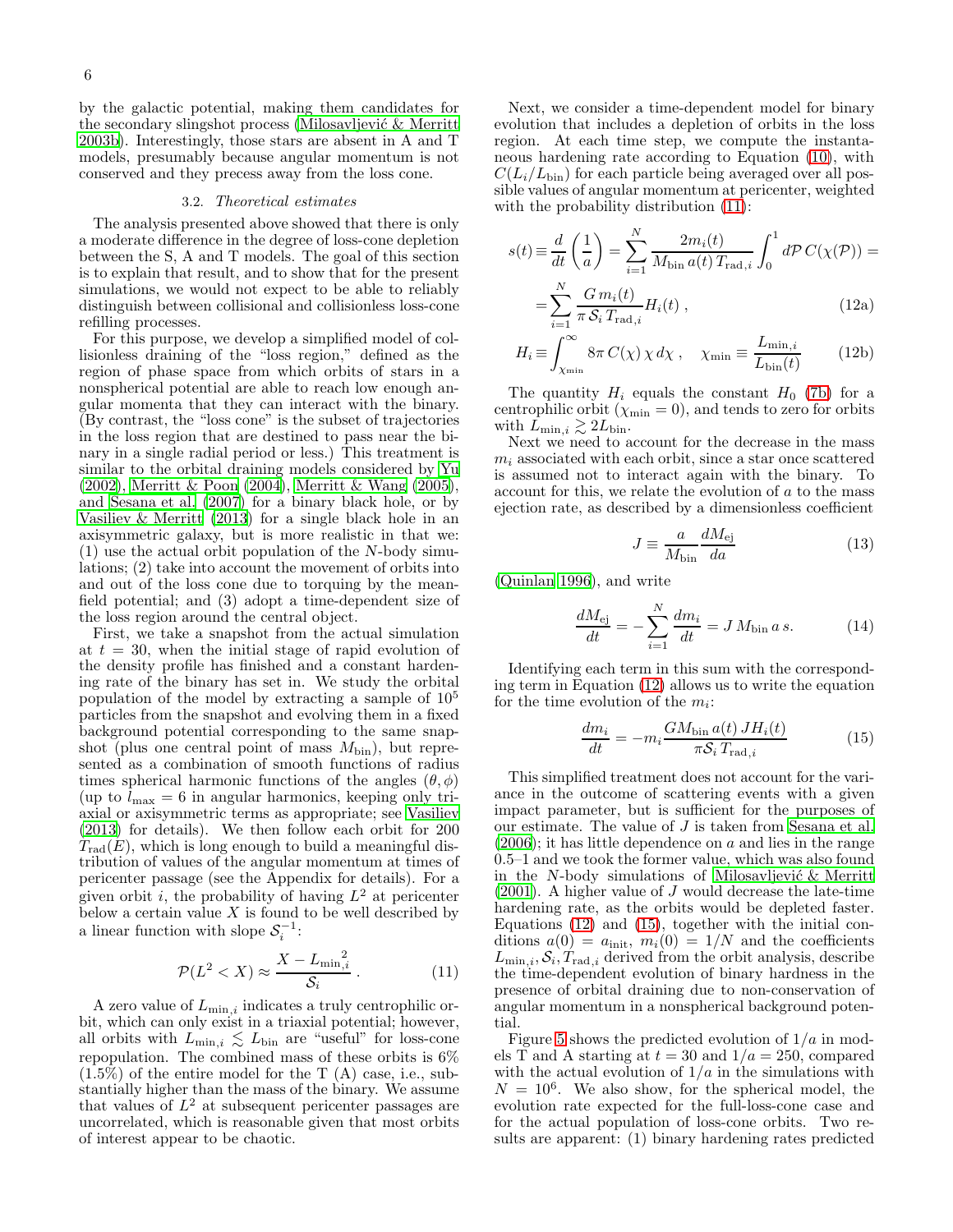

<span id="page-6-0"></span>Fig. 5.— Evolution of binary hardness as a function of time. Solid lines: actual simulations with  $N = 10^6$ , from top to bottom: T, A and S models; dotted lines: predictions from collisionless draining models, obtained by integrating Equations [\(12\)](#page-5-1) and [\(15\)](#page-5-2) forward in time, starting at  $t = 30$  with  $1/a \approx 250$ . Upper curve is for T model, lower is for A model; both are substantially lower than the actual hardening rates due to combined effects of draining and relaxation, and comparable to the hardening rate of the S model, which is due to relaxation only. Dot-dashed lines show the hardening rate expected in the full-loss-cone regime (Equation [9\)](#page-3-4) and the one computed from the actual orbit population (Equation [10\)](#page-4-1) for the spherical model.

by our (collisionless) machinery in the A and T models fall below the actual rates, but only by modest factors. In other words, collisional replenishment of the orbits is still contributing to the evolution of the binary in these models. (2) The hardening rates in the A and T models – both predicted and actual – fall substantially below the full-loss-cone rate. In other words, replenishment of orbits by torquing due to the nonspherical potential is not efficient enough to keep the loss-cone orbits fully occupied.

Figure [5](#page-6-0) suggests that – even for this large number of particles – we cannot reliably discern the relative contribution of collisional and collisionless processes to the hardening rate. A consequence of this result is that it is difficult to extrapolate our results to the much higher  $N$ values relevant to real galaxies.

At the same time, our simplified model suggests that orbital draining can sustain a hardening rate that is several times below that of a full loss cone for a fairly long time in the triaxial case, as the total mass of stars on centrophilic orbits is a few times larger than  $M_{\text{bin}}$ . The situation is less clear for the axisymmetric models: on the one hand, there are no "genuinely centrophilic" orbits in this case; on the other hand, the reservoir of orbits that have low enough  $L_{\text{min}}$  to be able to interact with the binary is still much larger than the volume of the loss cone in the spherical case. The simplified calculation above predicts that the draining rate of this loss region is merely a factor of two lower than in the triaxial case, but that it may depend strongly on time.

### 3.3. Discussion

The rate of repopulation of loss-cone orbits is determined by a combination of collisional effects (due to gravitational encounters) and collisionless effects (due to torquing by a nonspherical potential). The former are well studied in the context of standard loss-cone theory. Approximate Fokker–Planck models for the binary evolution in the spherical geometry (Milosavljević  $\&$  Merritt [2003b](#page-8-20); [Merritt et al. 2007\)](#page-8-19) predict that the hardening rate should scale as  $s \propto N^{-1}$  for large N (when the system is fully in the empty-loss-cone regime), and the numerical simulations cited above show substantial Ndependence (although less steep than the prediction) for  $N \gtrsim 10^5$ .

The second mechanism of loss-cone repopulation, which can torque orbits from a much larger "loss region" into the loss cone, is collisionless and therefore does not depend on N. Still, in our N-body integrations, we have observed a substantial N-dependence in both the axisymmetric and triaxial cases. A simple model for draining of the loss region found that this mechanism could account for about one-half of the hardening rate seen in the simulations; the remainder would be attributed to Ndependent collisional effects. To reliably drive the latter below the expected rate of collisionless loss-cone repopulation would require a still much larger value of  $N$ difficult to achieve with existing algorithms and hardware.

An additional complication arises from the complex interplay between collisional and collisionless factors: the size of the loss region, from which the orbits can be torqued into the loss cone due to collisionless effects, is much larger in nonspherical than in spherical systems, and hence can be more readily repopulated by collisional relaxation. For instance, [Vasiliev & Merritt \(2013](#page-8-12)) have shown that in a steady state, the rate of loss-cone repopulation for a single SMBH in an axisymmetric galaxy is a few times higher than in the corresponding spherical system. This makes it even more difficult to design an Nbody simulation in which the collisional effects would be negligible, as they are expected to be in many real galaxies. While we certainly expect there to exist an effective lower limit, as a function of  $N$ , on the binary hardening rates in nonspherical galaxies, we are unable to make a precise statement concerning how low that rate might be. Our results suggest only that we cannot approach that rate with currently available algorithms and computing hardware.

The simple draining model considered in this paper does not account for a number of other processes that may be effective in the N-body simulations or in real galaxies: Brownian motion of the binary [\(Merritt 2001\)](#page-8-40), the "secondary slingshot" (Milosavljević & Merritt 2003b), time-dependent perturbations to stellar orbits even far from the binary [\(Kandrup et al. 2003\)](#page-8-41), changes in the stellar density profile due to continuous ejection of stars (Milosavljević  $\&$  Merritt 2001), possible long-term changes in degree of triaxiality [\(Merritt & Quinlan](#page-8-42) [1998\)](#page-8-42), among others. Clearly, a still more elaborate model, combining both collisionless and collisional processes, is desired to better understand the dynamics of binary SMBHs in galactic nuclei.

Even in the context of models like ours, binary harden-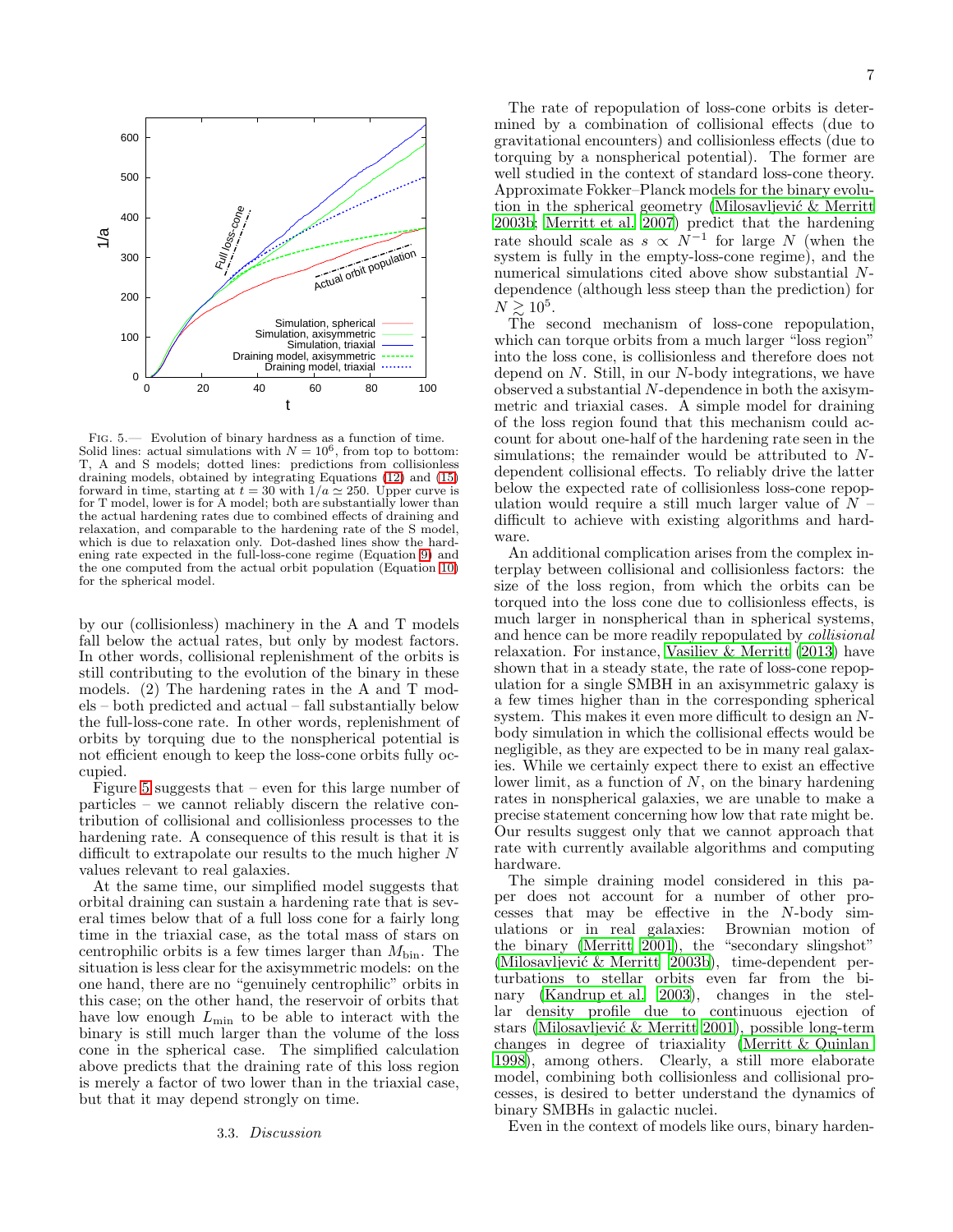ing rates will vary as a function of the degree of velocity anisotropy (i.e., the detailed orbital population), the radial density profile, the shape of the nuclear isodensity contours, etc. While exploring the full range of such variation is beyond the scope of this paper, we can make some general remarks. Observed galaxies exhibit a variety of nuclear density profiles, from nearly flat cores to nuclear star clusters having  $\rho \sim r^{-2}$ . At larger radii the density is almost always well fit by a Sersic or Einasto function. Varying the nuclear density profile would certainly affect the early hardening rate of a binary. As discussed above (Section 2.3), during the formation of a "hard" binary, the initial density cusp is converted into a shallower profile as stars bound to the binary are ejected. The same will be qualiatively true for any initial nuclear density profile, although one expects some dependence of the final profile on the initial profile (Milosavljević  $\&$  Merritt [2001;](#page-8-15) [Khan et al. 2012](#page-8-43)). A velocity distribution that is more or less anisotropic would also lead to higher or lower binary hardening rates, at least initially. With regard to changes in the shape of the model, the results obtained here suggest that in nonspherical geometries, even fairly radical shape changes (axisymmetric  $\rightarrow$  triaxial) have only modest consequences for binary hardening rates, and we expect the same to be true in nonspherical models with axis ratios different from those considered here.

Our results present an interesting contrast to those of other recent studies based on similar techniques. [Khan et al. \(2013\)](#page-8-44) integrated spherical and axisymmetric models created initially in equilibrium, with density profiles and black hole masses essentially the same as in our models. While their binary hardening rate for a spherical model with  $N = 10^6$  is comparable to ours, their flattened models have a much higher hardening rate than ours, even exceeding our estimate for the full-losscone case [\(9\)](#page-3-4). We also observed much less difference between the spherical and nonspherical models up to  $N = 10<sup>6</sup>$ . The reasons for these differences are unknown to us; however, at face value, our results call into question the robustness of the conclusion reached by those authors that the final-parsec problem is "solved" in axisymmetric galaxies.

On the other hand, triaxial models formed by a bar instability in a rotating galaxy [\(Berczik et al. 2006\)](#page-8-45), or by mergers of two galaxies [\(Khan et al. 2011;](#page-8-23) [Preto et al.](#page-8-24) [2011\)](#page-8-24), have shown essentially no dependence of the hardening rate on N. We speculate that this difference with our results might be due to the rotation of those models, to non-stationary clumpy structures in the case of the merger remnants, or to some other factor. More detailed study of the orbit populations could shed light on this mystery.

[Merritt & Poon \(2004](#page-8-21)) (MP04) analyzed the orbital populations in self-consistent, triaxial models of nuclei containing central SMBHs. In the context of scale-free models with a steep,  $\rho \sim r^{-2}$  density profile, they argued that collisionless feeding rates might be high enough to ensure coalescence of massive binaries in less than 10 Gyr, even in galaxies where the fraction of centrophilic orbits was small. The models of MP04 were both extreme (a steep density profile, maximal triaxiality) and idealized (scale-free, fixed potential). We attempted to verify their conclusions by creating a non-scale-free model

with similar central properties (a steep density cusp and strong triaxiality) and an SMBH mass of  $10^{-2}M_{\text{gal}}$ ; in this model the region extending to a few influence radii was still well inside the break radius. This model had  $\sim 15\%$  of its mass on chaotic/centrophilic orbits, somewhat more than in the models presented above. The time-dependent draining rate was then computed as described above, assuming an initial binary separation of 0.5 $a_{\text{hard}}$ . Our results for  $a(t)$  were not precisely the same as those in MP04; in particular, the hardening rate was found to drop more rapidly with time,  $(a_{\text{hard}}/\tilde{a}) \sim t^{0.65}$ . But the value of  $(a/a_{\text{hard}})^{-1}$  after a time corresponding to several Gyr was  $\sim 10^3$ , i.e., more than enough to ensure GW coalescence on Gyr timescales.

This comparison highlights an important point: even a modest rate of binary evolution (due to stellar-dynamical interactions) can result in a separation small enough for GW emission to induce coalescence in less than a Hubble time. The time for a circular binary's orbit to evolve, from  $a = a_0$  to  $a = 0$ , due to GW emission is

$$
t_{\rm GW} \equiv t(a=0) - t(a=a_0) = \frac{5}{256} \frac{c^5 a_0^4}{G^3 M_1 M_2 M_{\rm bin}} \tag{16}
$$

$$
\approx 5.7 \times 10^6 \frac{(1+q)^2}{q} \left(\frac{a_0}{10^{-2} \,\text{pc}}\right)^4 \left(\frac{M_{\rm bin}}{10^8 M_\odot}\right)^{-3} \text{yr}
$$

with  $q \equiv M_2/M_1 \leq 1$  [\(Merritt 2013,](#page-8-13) Equation (4.241)). This time is less than 10 Gyr if

$$
\left(\frac{a_0}{a_{\text{hard}}}\right)^4 \lesssim \left(1.3 \times 10^{14} \text{yr}\right) \frac{(1+q)^6}{q^3} \frac{G^3 M_{\text{bin}}^3}{c^5 r_m^4} \tag{17}
$$

i.e. if

$$
\frac{a_0}{a_{\text{hard}}} \lesssim 0.03 \frac{(1+q)^{3/2}}{q^{3/4}} \left(\frac{M_{\text{bin}}}{10^8 M_{\odot}}\right)^{3/4} \left(\frac{r_{\text{m}}}{10 \text{ pc}}\right)^{-1} (18)
$$

or in the units of our N-body models ( $a_{\text{hard}} \approx 0.01$ ,  $q =$ 1)

$$
a_0 \lesssim 10^{-3} \left(\frac{M_{\text{bin}}}{10^8 M_{\odot}}\right)^{3/4} \left(\frac{r_{\text{m}}}{10 \text{ pc}}\right)^{-1}.
$$
 (19)

Assuming that we have nearly reached the asymptotic  $(\text{large-}N)$  limit in our simulations, Figure 1 suggests that the binaries in many galaxies would indeed be able to reach coalescence in a Hubble time.

## 4. CONCLUSIONS

We carried out direct N-body integrations of binary supermassive black holes in spherical, axisymmetric, and triaxial models of galaxies, constructed initially as equilibrium models. Our integrations with particle numbers up to  $N = 10^6$  demonstrated that in all three geometries considered, the binary hardening rate  $s \equiv d(1/a)/dt$  (a = binary semimajor axis) at late times does depend on N and is several times below the rate computed assuming a full loss cone. The difference in hardening rates between the three models was quite modest – within a factor of two even for the simulations with largest  $N$  – and only in the largest- $N$  case was there a noticeable difference in s between the axisymmetric and triaxial geometries.

To assist in understanding these results, we computed the expected hardening rates based on known results from three-body scattering experiments, together with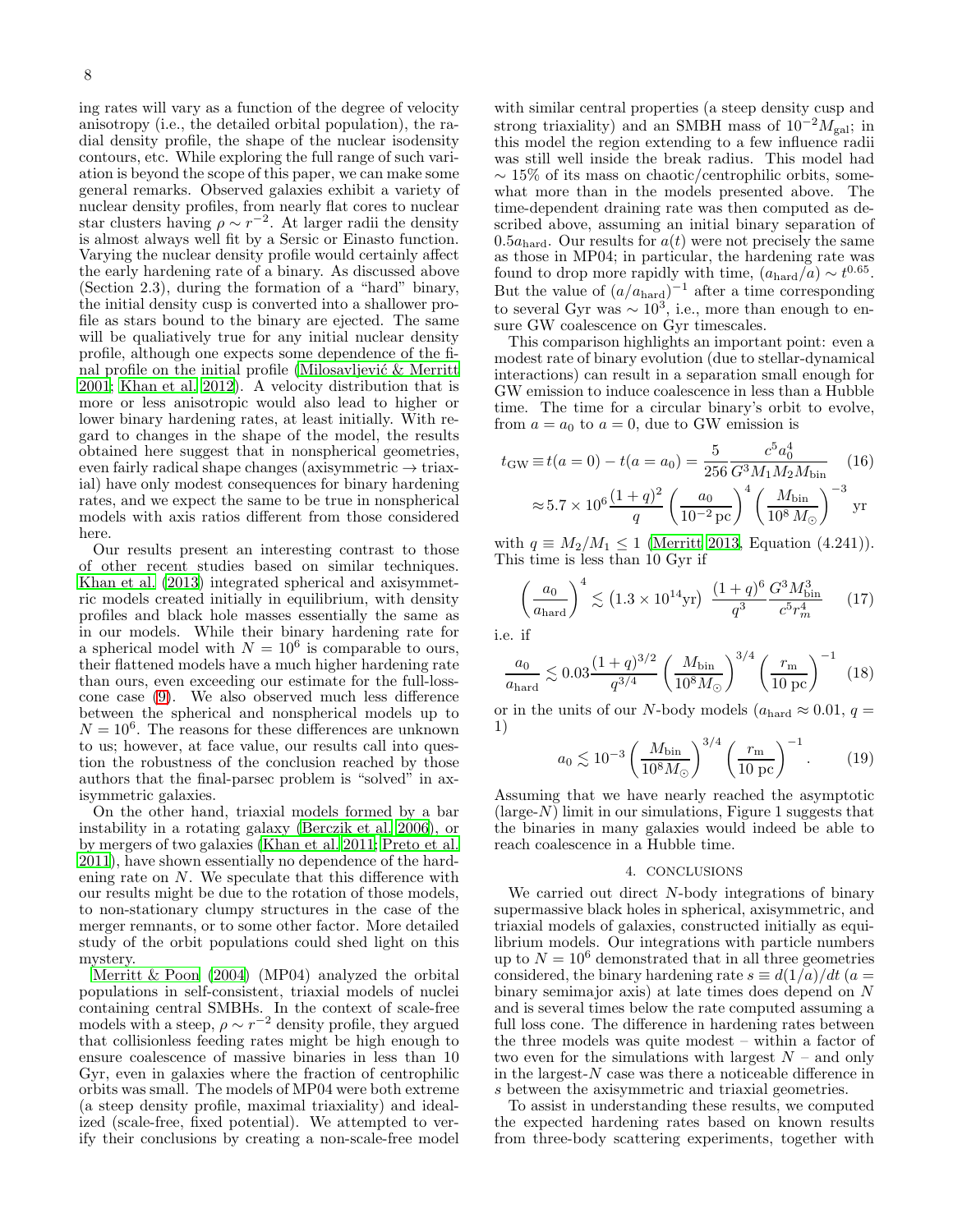the distribution of particles in energy and angular momentum in the N-body models. These predictions were found to agree well with the hardening rates obtained in the actual simulations. We also estimated, using a simple model for collisionless draining of orbits in the "loss region" (the collection of orbits that are able to reach the binary's interaction sphere), the contribution of nonspherical torques to the rate of loss-cone repopulation, and we found it to be below or comparable to the contribution from collisional effects, even for the highestresolution simulation of our set.

Based on these results, we argued that in order to reach a regime that is characteristic of massive galaxies (in which collisional effects are believed to be negligible), substantially higher values of  $N$  might be needed in the simulations. Until this is done, it is premature to state that the final-parsec problem in gas-free galaxies is

- <span id="page-8-2"></span>Barnes, J. 2001, in ASP conf. series, 245, Astrophysical Ages and Times Scales, , ed. T. von Hippel, C. Simpson, & N. Manset, (San Francisco, CA: ASP), 382
- <span id="page-8-3"></span>Begelman, M. C., Blandford, R. D., & Rees, M. J. 1980, Nature, 287, 307
- <span id="page-8-18"></span>Berczik, P., Merritt, D., & Spurzem, R. 2005, ApJ, 633, 680
- <span id="page-8-45"></span>Berczik, P., Merritt, D., Spurzem, R., & Bischof, H. 2006, ApJL,
- 642, L21
- <span id="page-8-33"></span>Chatterjee, P., Hernquist, L., & Loeb, A. 2003, ApJ, 592, 32
- <span id="page-8-9"></span>Cohn, H., & Kulsrud, R. 1978, ApJ, 226, 1087
- <span id="page-8-0"></span>Fakhouri, O., Ma, C.-P., & Boylan-Kolchin, M. 2010, MNRAS, 406, 2267
- <span id="page-8-30"></span>Gaburov, E., Harfst, S., & Portegies Zwart, S. 2009, NewA, 14, 630
- <span id="page-8-29"></span>Harfst, S., Gualandris, A., Merritt, D., & Mikkola, S. 2008, MNRAS, 389, 2
- <span id="page-8-16"></span>Hemsendorf, M., Sigurdsson, S., & Spurzem, R. 2002, ApJ, 581, 1256
- <span id="page-8-25"></span>Hernquist, L. 1990, ApJ, 356, 359
- <span id="page-8-34"></span>Hills, J. G. 1983, AJ, 88, 1269
- <span id="page-8-22"></span>Holley-Bockelmann, K., & Sigurdsson, S. 2006, [arXiv:astro-ph/0601520](http://arxiv.org/abs/astro-ph/0601520)
- <span id="page-8-41"></span>Kandrup, H., Sideris, I., Terzić, B., & Bohn, C. 2003, ApJ, 597, 111
- <span id="page-8-32"></span>Katz, N. 1991, ApJ, 368, 325
- <span id="page-8-44"></span>Khan, F. M., Holley-Bockelmann, K., Berczik, P., & Just, A. 2013, ApJ, 773, 100
- <span id="page-8-23"></span>Khan, F. M., Just, A., & Merritt, D. 2011, ApJ, 732, 89
- <span id="page-8-43"></span>Khan, F. M., Preto, M., Berczik, P., et al. 2012, ApJ, 749, 147
- <span id="page-8-8"></span>Lightman, A., & Shapiro, S. 1977, ApJ, 211, 244
- <span id="page-8-10"></span>Magorrian, J., & Tremaine, S. 1999, MNRAS, 309, 447
- <span id="page-8-17"></span>Makino, J., & Funato, Y. 2004, ApJ, 602, 93

"solved" by assuming nonspherical geometries.

This work was supported by the National Science Foundation under grant no. AST 1211602 and by the National Aeronautics and Space Administration under grant No. NNX13AG92G. Part of this work was done at the Alajar meeting<sup>[1](#page-8-46)</sup> and in the Henri Poincaré institute in Paris. Computations were performed on the GPUs of the CITA Sunnyvale cluster, as well as the ARC supercomputer at the SciNET HPC Consortium. SciNet is funded by the Canada Foundation for Innovation under the auspices of Compute Canada, the Government of Ontario, Ontario Research Fund Research Excellence, and the University of Toronto. We thank John Dubinski for assistance with the cluster.

REFERENCES

- <span id="page-8-26"></span>Marconi, A., & Hunt, L. K. 2003, ApJL, 589, 21
- <span id="page-8-40"></span>Merritt, D. 2001, ApJ, 556, 245
- <span id="page-8-37"></span>Merritt, D. 2006, ApJ, 648, 976
- <span id="page-8-13"></span>Merritt, D., 2013, Dynamics and Evolution of Galactic Nuclei (Princeton, NJ: Princeton Univ. Press)
- <span id="page-8-19"></span>Merritt, D., Mikkola, S., & Szell, A. 2007, ApJ, 671, 53
- <span id="page-8-21"></span>Merritt, D., & Poon, M.-Y. 2004, ApJ, 606, 788
- <span id="page-8-42"></span>Merritt, D., & Quinlan, G. D. 1998, ApJ, 498, 625
- <span id="page-8-38"></span>Merritt, D., & Wang, J. 2005, ApJL, 621, L101
- <span id="page-8-15"></span>Milosavljević, M., & Merritt, D. 2001, ApJ, 563, 34
- <span id="page-8-7"></span>Milosavljević, M., & Merritt, D. 2003a, in AIP Conf. Proc., 686, The Astrophysics of Gravitational Wave Sources, ed. J. Centrella and S. Barnes (Melville, NY: AIP), 201
- <span id="page-8-20"></span>Milosavljević, M., & Merritt, D. 2003b, ApJ, 596, 860
- <span id="page-8-31"></span>Milosavljević, M., Merritt, D., Rest, A., & van den Bosch, F. C. 2002, MNRAS, 331, L51
- <span id="page-8-24"></span>Preto, M., Berentzen, I., Berczik, P., & Spurzem, R. 2011, ApJL, 732, L26
- <span id="page-8-36"></span>Quinlan, G. 1996, NewA, 1, 35
- <span id="page-8-14"></span>Quinlan, G., & Hernquist, L. 1997, NewA, 2, 533
- <span id="page-8-4"></span>Roos, N. 1981, A&A, 104, 218
- <span id="page-8-6"></span>Saslaw, W. C., Valtonen, M. J., & Aarseth, S. J. 1974, ApJ, 190, 253
- <span id="page-8-27"></span>Schwarzschild, M. 1979, ApJ, 232, 236
- <span id="page-8-35"></span>Sesana, A., Haardt, F., & Madau, P. 2006, ApJ, 651, 392
- <span id="page-8-39"></span>Sesana, A., Haardt, F., & Madau, P. 2007, ApJ, 660, 546
- <span id="page-8-5"></span>Thorne, K. S., & Braginskii, V. B. 1976, ApJL, 204, 1
- <span id="page-8-28"></span>Vasiliev, E. 2013, MNRAS, 434, 3174
- <span id="page-8-12"></span>Vasiliev, E., & Merritt, D. 2013, ApJ, 774, 87
- <span id="page-8-1"></span>White, S. D. M., & Rees, M. 1978, MNRAS, 183, 341
- <span id="page-8-11"></span>Yu, Q. 2002, MNRAS, 331, 935

### APPENDIX

The analysis of draining rates in Section [3.2](#page-5-3) necessitated an estimate of the minimum angular momentum  $L_{\text{min}}$ attained by a given orbit in the smooth potential. Of course, no orbit can reach zero angular momentum on any finite time interval (unless it is specially arranged to do so), but one can nevertheless estimate whether there is a positive lower limit on  $L_{\text{min}}$ , or whether it is compatible with being zero, by the following procedure.

We record the values of the squared angular momentum at pericenter passages  $\bar{L}_{\text{peri},k}^2$  ( $k = 1..N_{\text{peri}}$ ) and sort them in ascending order. As discussed in the text, it happens that the distribution usually follows a linear trend at low  $L^2$ . We therefore fit a linear regression with and without a constant term:

$$
L_{\text{peri},k}^2 = L_{\text{min}}^2 + s \frac{k}{N_{\text{peri}}} + \delta_k = s' \frac{k}{N_{\text{peri}}} + \delta'_k , \quad k = 1..N_{\text{fit}}, N_{\text{fit}} = 0.1 N_{\text{peri}}.
$$
 (1)

Here, s,  $L_{\text{min}}^2$  and s' are the coefficients of two- and one-parameter fits, and  $\delta_k$  and  $\delta'_k$  are the corresponding residuals. We assign the intrinsic dispersion of the values  $L_{\text{peri},k}^2$  from the condition that  $\chi^2$  per degree of freedom is unity in

<span id="page-8-46"></span><sup>1</sup> http://members.aei.mpg.de/amaro-seoane/ALM13